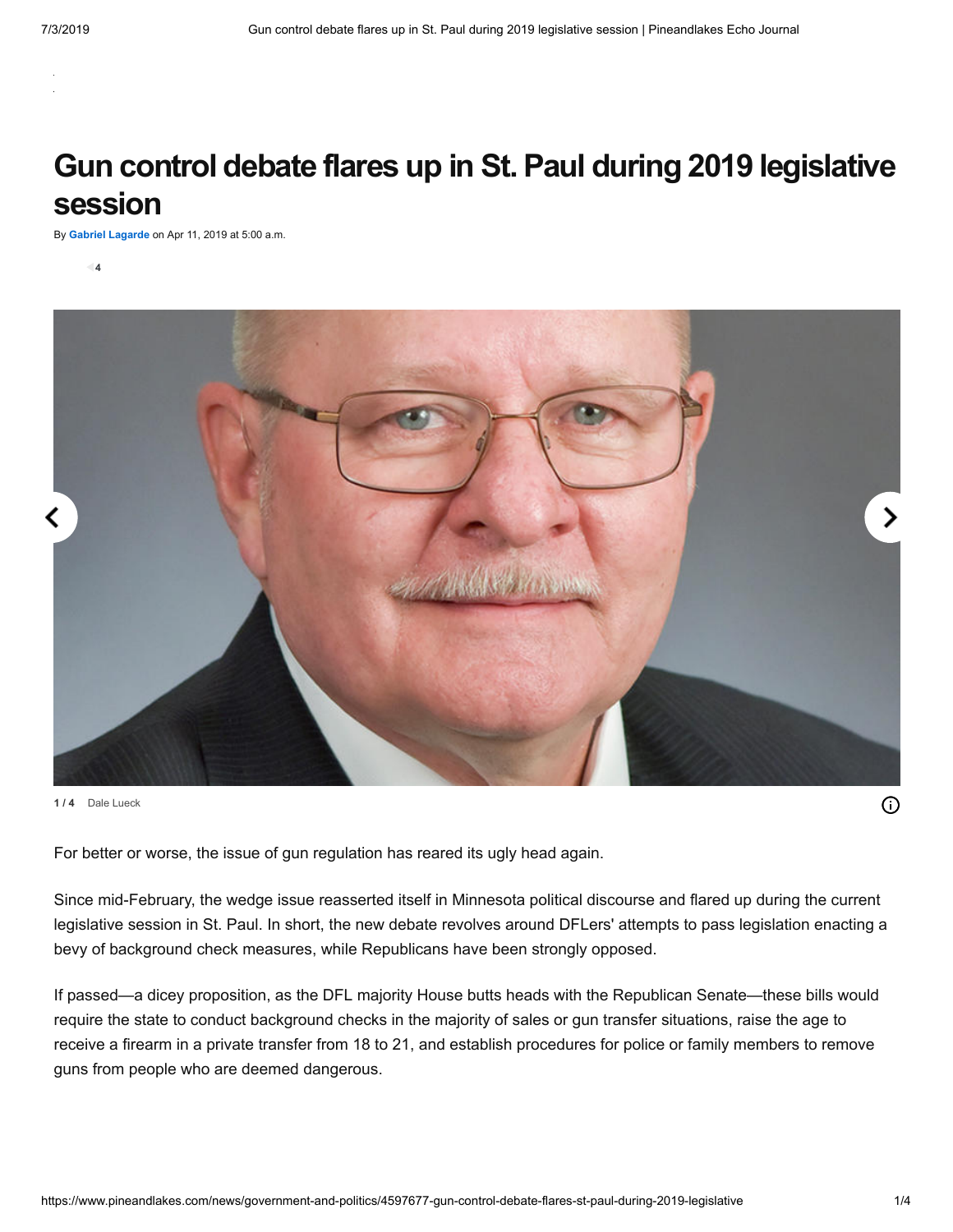In particular, Republicans have balked at the expansion of background checks and labeled them as unnecessary infringements on civil liberties, even if enacted, wouldn't substantially combat gun violence in Minnesota.

Members of the GOP caucus have lambasted "red flag" portions of the bills, which would enable individuals to notify law enforcement of iminent suspicious or concerning individuals with access to a firearm.

The age-old argument has gotten heated—with both DFLers and Republicans converging on St. Paul in recent weeks to host rallies for and against these measures. As the Pioneer Press reported, at a pro-Second Amendment rally Feb. 20, State Rep. Cal Bahr, R-East Bethel, made incendiary statements in opposition to the DFL bills.

"There's a lot of us in this room that have had enough, and it's time to start riding herd on the rest of these people that want to take your rights away from you," Bahr said. "They will not go quietly into the good night. They need to be kicked to the curb and stomped on and run over a few times."

Leaders from both the DFL and GOP denounced Bahr's statements and Bahr himself subsequently apologized.

Among those who called for a more civil discourse was Senate Majority Leader Paul Gazelka, R-Nisswa. But even the typically reserved Gazelka made a strong statement of his own via social media.

"On my watch, the Minnesota Senate will protect the 2nd Amendment," Gazelka tweeted Feb. 23. "We will not allow red flag or universal background check laws to pass."

Here's a rundown of the local politicos and their stances on the controversial issue.

## Area legislators respond

Local elected officials—including state Reps. Josh Heintzeman, R-Nisswa, and Dale Lueck, R-Aitkin, as well as Gazelka and state Sen. Carrie Ruud, R-Breezy Point—gave their thoughts on background checks and red flag legislation currently being debated.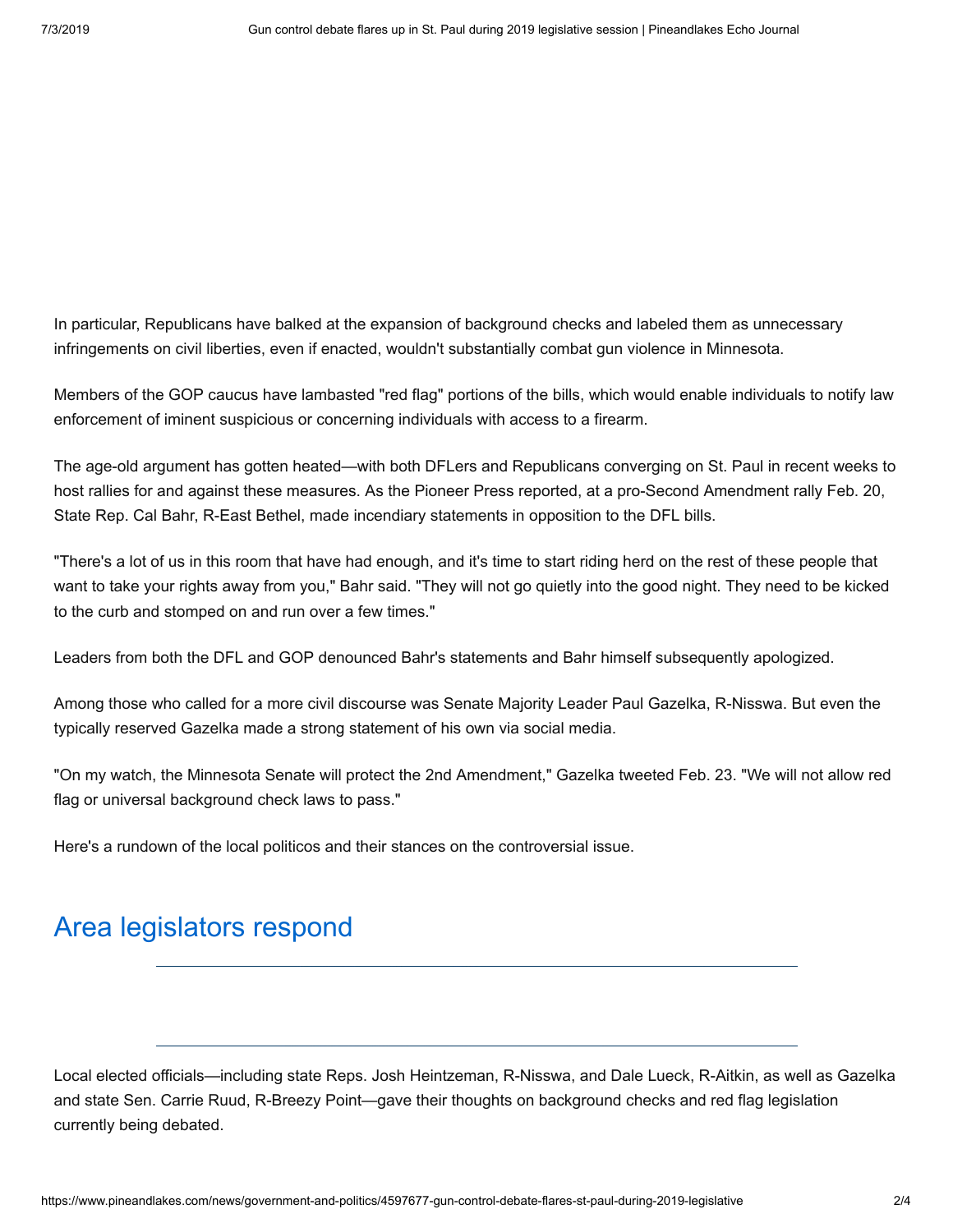#### 7/3/2019 Gun control debate flares up in St. Paul during 2019 legislative session | Pineandlakes Echo Journal

State Rep. John Poston, R-Lake Shore, did not return repeated requests for comment. Heintzeman declined to conduct a phone interview and opted to communicate via email.

• Heintzeman said gun control legislation—as it's currently being bandied about in St. Paul—would do little to curb gun violence as most sales are straw purchases (or when a buyer acquires a gun through an intermediary or middleman).

"Before more regulations are even considered current statute needs to be enforced," he stated in an email. "Statistics show that most criminals don't personally go to Walmart or gun shows to acquire a firearm, because they'll be subject to a background check. The most typical path for a criminal to acquire a gun is through a straw purchase. Friends or family members who have a clean record all too often are buying guns for those who are unable to pass a background check themselves."

• Lueck said there's already a solid framework of background checks and gun sale supervision, despite what the media perception may be. According to state statutes, while licensed sellers are required to conduct background checks, private gun sellers are not mandated to conduct background checks—though, it should be noted, they're subject to a misdemeanor if the firearm is given to a prohibited person who commits a firearm-related crime within one year.

Instead, what DFLers are proposing would go beyond that framework and trample the rights of law-abiding citizens, he noted, without addressing a real problem: mental health.

"What we're talking about here is doing some additional things on top of a background check system," Lueck said. "Meanwhile, the people we really need to worry about are just going to hide beneath the radar."

• Ruud echoed Gazelka and reiterated she stands by her colleague's position on background checks and red flag legislation.

"There will be no universal background check legislation or red flag legislation coming through the Senate and I wholeheartedly support that position," Ruud said.

• Gazelka said about 98 percent of gun transfers have some form of background check implemented in the process with the exception, he noted, of gifting or lending firearms to relatives, neighbors or friends in various capacities.

Instead, Gazelka said there should be more focus on bipartisan responses—such as increased funding for safer facilities, or increased funding for mental health treatment.

"It eliminates due process," Gazelka said of red flag provisions, which would present countless opportunities for abuses and infringements on personal freedoms. "You could have an estranged girlfriend or spouse turn in their partner right before hunting season and have his guns confiscated."



### **[SPONSORED CONTENT](https://jadserve.postrelease.com/trk?ntv_at=3&ntv_ui=3c3a0b16-1728-4d41-89ff-58d93d18434e&ntv_a=LREFAJxM5AWk0NA&ntv_fl=-YNQb7Lo_nLKsmkJxKHzjA==&ord=-1090292098&ntv_ht=LJgcXQA&ntv_tad=16&prx_referrer=https%3A%2F%2Fwww.google.com%2F&ntv_r=https://upbeatnews.com/texas-man-discovers-horrifying-truths-about-ex-wife-that-has-him-questioning-if-he-was-living-a-lie/?utm_source=nativo&utm_medium=mr&utm_content=nv_mr_003&utm_campaign=un_nv_wife_pg_dt_us_0619_001_mr&utm_term=10579)**

**[Wife's Dark Secret Exposed Years After Her Passing](https://jadserve.postrelease.com/trk?ntv_at=3&ntv_ui=3c3a0b16-1728-4d41-89ff-58d93d18434e&ntv_a=LREFAJxM5AWk0NA&ntv_fl=-YNQb7Lo_nLKsmkJxKHzjA==&ord=-1090292098&ntv_ht=LJgcXQA&ntv_tad=16&prx_referrer=https%3A%2F%2Fwww.google.com%2F&ntv_r=https://upbeatnews.com/texas-man-discovers-horrifying-truths-about-ex-wife-that-has-him-questioning-if-he-was-living-a-lie/?utm_source=nativo&utm_medium=mr&utm_content=nv_mr_003&utm_campaign=un_nv_wife_pg_dt_us_0619_001_mr&utm_term=10579) By [Upbeat News](https://jadserve.postrelease.com/trk?ntv_at=3&ntv_ui=3c3a0b16-1728-4d41-89ff-58d93d18434e&ntv_a=LREFAJxM5AWk0NA&ntv_fl=-YNQb7Lo_nLKsmkJxKHzjA==&ord=-1090292098&ntv_ht=LJgcXQA&ntv_tad=16&prx_referrer=https%3A%2F%2Fwww.google.com%2F&ntv_r=https://upbeatnews.com/texas-man-discovers-horrifying-truths-about-ex-wife-that-has-him-questioning-if-he-was-living-a-lie/?utm_source=nativo&utm_medium=mr&utm_content=nv_mr_003&utm_campaign=un_nv_wife_pg_dt_us_0619_001_mr&utm_term=10579)**